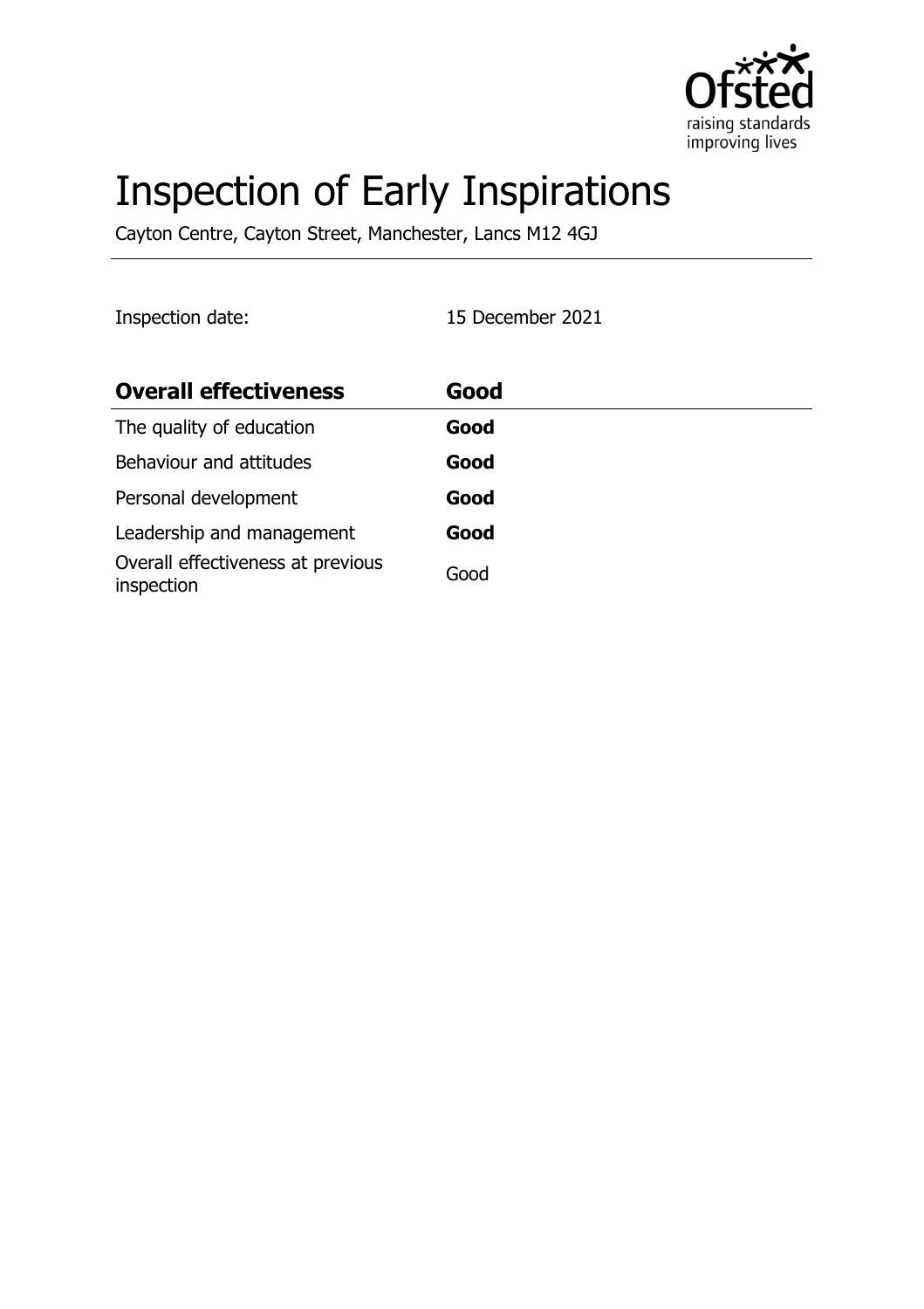

# **What is it like to attend this early years setting?**

#### **The provision is good**

Children get off to a flying start and thoroughly enjoy coming to the nursery. They have many opportunities to acquire new skills and develop in confidence. As one parent explained, 'my child has progressed and developed into a little character'.

Staff are ambitious for all children at the nursery. They want them to be happy and ready for their next stage in learning. This is evident in practice. As a result of the COVID-19 pandemic, children have benefited from many opportunities to develop their personal development. They giggle and smile with happiness. Children also express their feelings by talking and by using the 'feelings board'. Children who are non-verbal, smile as they make harmonious sounds to their favourite nursery rhymes, such as 'Twinkle Twinkle Little Star'. All children are listened to and their views are respected.

Children are eager to learn and have many opportunities to practise their emerging skills. For example, older babies are 'active travellers'. They climb steps and some have mastered how to balance and walk on low-level walls, in the outdoor play area. Babies' safety and well-being are fully assured because staff are there to offer a helping hand. This reassurance gives them the confidence, resilience and can-do attitude that they need, to help them succeed.

#### **What does the early years setting do well and what does it need to do better?**

- $\blacksquare$  Leaders and managers recognise the benefits of giving children the best start. As such, they invest greatly in staff training and supporting staff to get higher qualifications. This approach has huge benefits for children. For example, the manager is highly qualified and experienced. She works closely with staff and supports them in all aspects of their continuous professional development. Staff have undertaken training in supporting the development of mathematics. As result, this area of learning is prioritised throughout the nursery. This helps children to develop a strong grounding in all aspects of early mathematics.
- $\blacksquare$  Early years pupil premium funding is used well to support disadvantaged children. For example, children who do not have access to a garden at home, have an abundance of opportunities to develop their skills in the well-resourced outdoor play areas. They use a hill climber rope to help them to ascend the steep slope in the garden. A sensory wall has been purchased to help children who need a little support with their head control. These innovative learning experiences help to nurture children's independence, problem-solving and physical skills.
- $\blacksquare$  Staff make the most of outdoor learning opportunities, to help further extend children's learning. For example, children have immense fun as they swing in the hammock, singing songs with staff. This helps to support their communication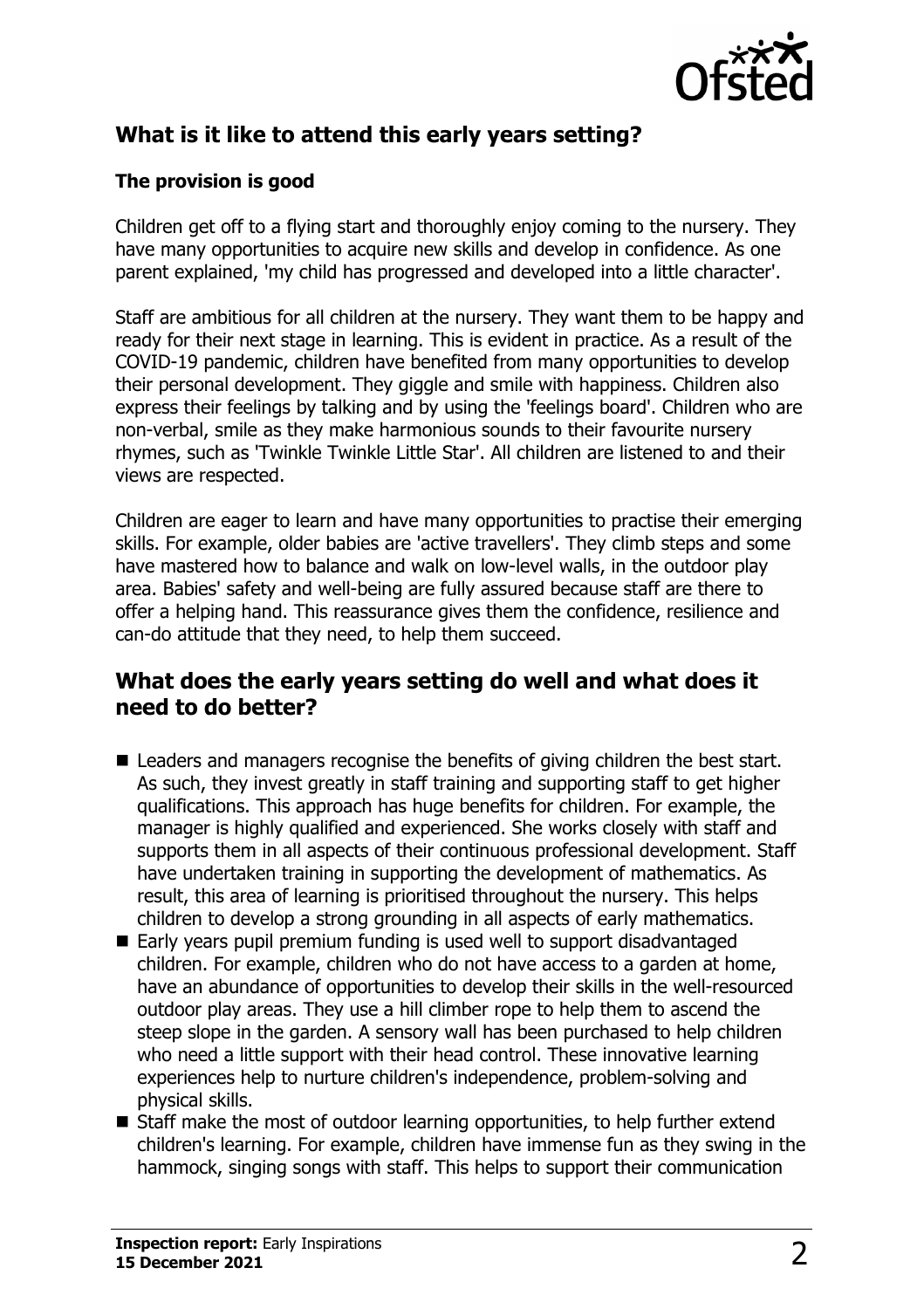

and language skills. Children also talk about direction as the trains whizz by, which demonstrates their early mathematical thinking. For example, they use terms such as 'the train went that way'. The outdoor curriculum provides highquality learning experiences for children. However, staff in the toddler room do not design the indoor curriculum as effectively. This occurs during busy times, such as circle time, when some toddlers are not supported to maintain their listening and attention skills. As a result, they become a little disengaged.

- $\blacksquare$  Children who speak English as an additional language are fully included. Staff use objects of reference, such as nappies, to aid communication. They treat children with respect as they stoop at their level and ask, 'can I change your nappy?' This gives children choices. All children have many opportunities to develop their speaking skills. However, staff occasionally say words incorrectly. This means that children do not consistently hear correct pronunciation, which does not help to support their developing vocabulary.
- Children are introduced to books from an early age. For example, babies thoroughly enjoy making animal noises as they look at books about farm animals. All children, regardless of their needs, have access to books. For example, children with special educational needs and/or disabilities (SEND) have books that they can explore with their mouths. This provides sensory stimulation and also enables them to touch and feel books. As a result, they can also experience the joy of books. The needs of children with SEND are met very well. The special educational needs coordinator (SENCo) and staff plan meaningful activities and use all available resources to help meet children's learning needs.
- Children acquire many skills, such as independence and proficiency in their selfcare, which helps to prepare them when they move to school. However, staff have not made links with schools, to seek ideas on how they can further support children's learning in preparation for school. As a result, children's transitions are not as seamless as they could be.

# **Safeguarding**

The arrangements for safeguarding are effective.

Staff work closely with other professionals and agencies, to help support children and their families. All staff are trained in child protection. They understand the different types of abuse that children may suffer, such as fabricated illnesses. Staff are fully aware of the action they need to take if they have any concerns about a child's safety and welfare.

Children's safety in the nursery is a priority. Staff implement effective risk assessments and they are deployed appropriately. The premises are secure which prevents any unauthorised person entering the nursery. All required checks are completed when staff are appointed. Consequently, children's safety and well-being are fully assured.

# **What does the setting need to do to improve?**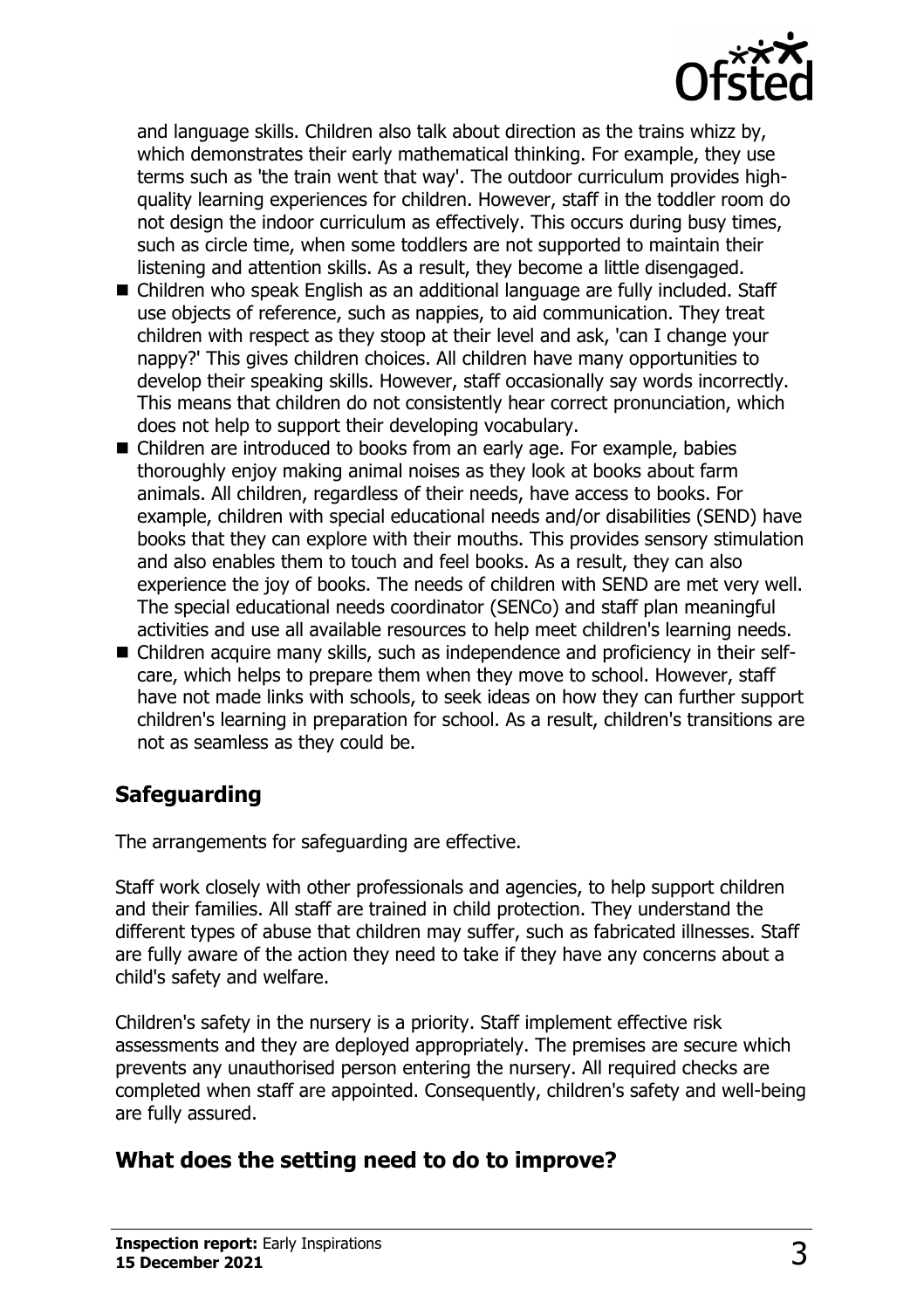

#### **To further improve the quality of the early years provision, the provider should:**

- encourage staff to pronounce words correctly, to enhance further children's speaking skills
- $\blacksquare$  maximise toddlers' engagement in activities, by providing a consistently wellplanned learning environment
- make links with teachers at schools, to help better support children's transitions.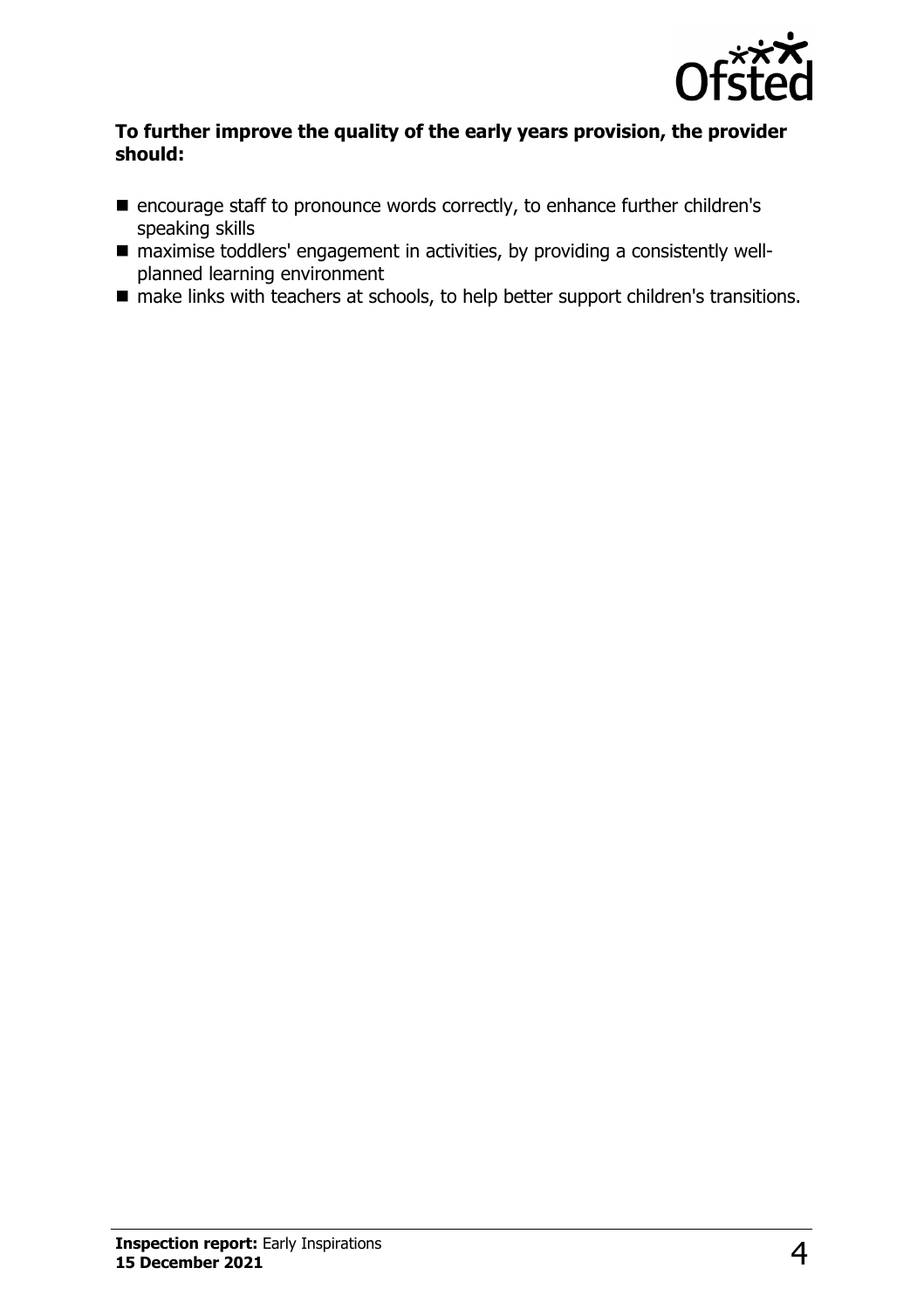

| <b>Setting details</b>                              |                                                                                      |
|-----------------------------------------------------|--------------------------------------------------------------------------------------|
| Unique reference number                             | EY433782                                                                             |
| <b>Local authority</b>                              | Manchester                                                                           |
| <b>Inspection number</b>                            | 10213541                                                                             |
| <b>Type of provision</b>                            | Childcare on non-domestic premises                                                   |
| <b>Registers</b>                                    | Early Years Register, Compulsory Childcare<br>Register, Voluntary Childcare Register |
| Day care type                                       | Full day care                                                                        |
| Age range of children at time of<br>inspection      | $1$ to $8$                                                                           |
| <b>Total number of places</b>                       | 43                                                                                   |
| Number of children on roll                          | 66                                                                                   |
| Name of registered person                           | Early Inspirations Limited                                                           |
| <b>Registered person unique</b><br>reference number | RP535340                                                                             |
| <b>Telephone number</b>                             | 0161 225 2529                                                                        |
| Date of previous inspection                         | 3 May 2017                                                                           |

### **Information about this early years setting**

Early Inspirations registered in 2011. The nursery employs 15 members of childcare staff. Of these, two hold an appropriate early years qualification at level 6, five hold level 3 and four hold level 2. The owner holds early years professional status and qualified teacher status. The nursery opens from Monday to Friday, all year round, except for bank holidays and one week at Christmas. Sessions are from 8am until 6pm. The nursery provides funded early education for two-, three- and four-year-old children.

# **Information about this inspection**

**Inspector** Tricia Graham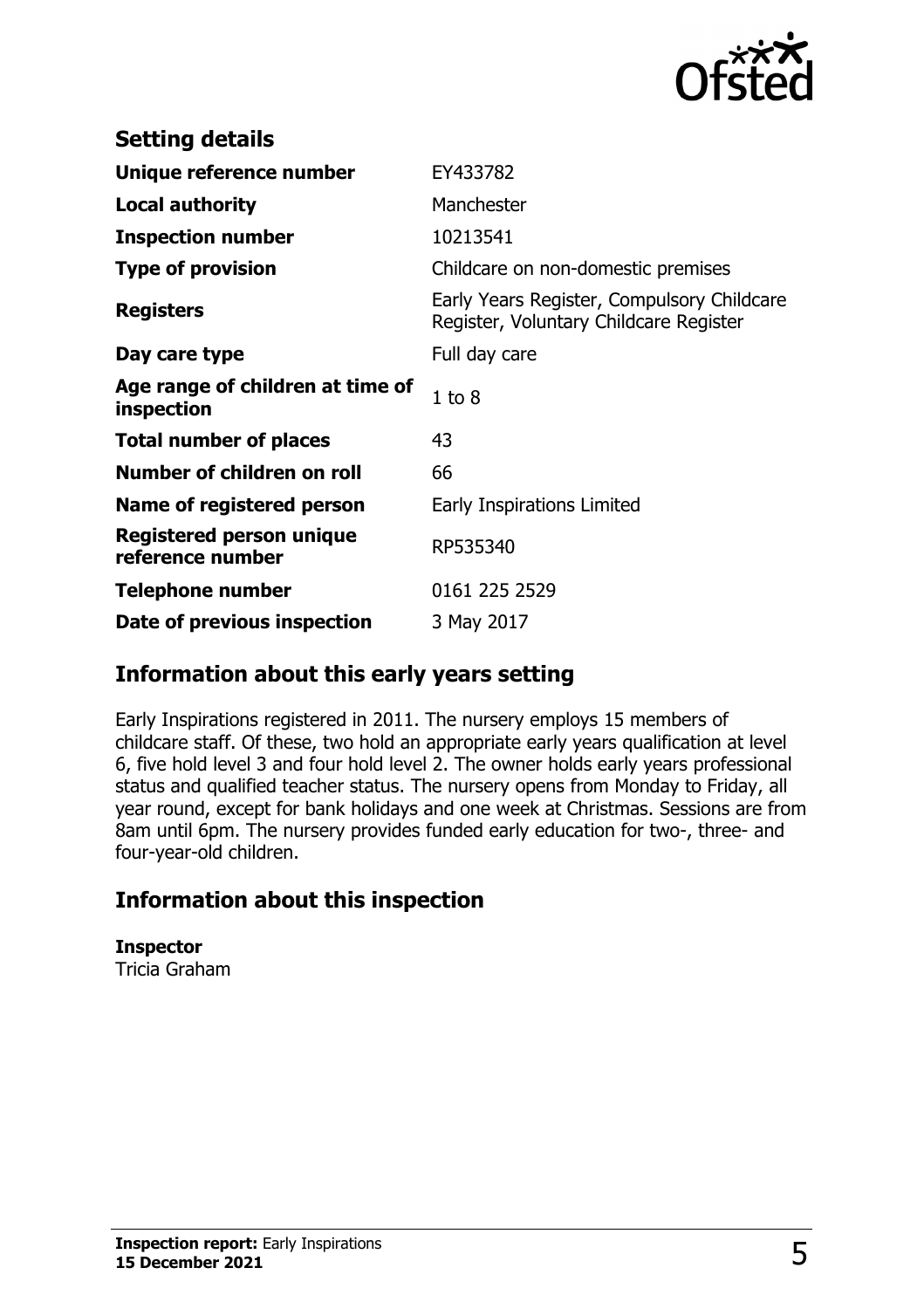

#### **Inspection activities**

- $\blacksquare$  This was the first routine inspection the provider received since the COVID-19 pandemic began. The inspector discussed the impact of the pandemic with the provider and has taken that into account in their evaluation of the provider.
- $\blacksquare$  The inspector observed the quality of education and the impact this has on children's learning.
- Discussions were held with the leadership and management team.
- $\blacksquare$  The inspector took account of parents' views of the nursery.
- $\blacksquare$  A meeting was held with the SENCo.
- $\blacksquare$  The inspector spoke to staff and children at appropriate times throughout the inspection.
- $\blacksquare$  The inspector viewed a sample of documentation, including staff suitability checks.

We carried out this inspection under sections 49 and 50 of the Childcare Act 2006 on the quality and standards of provision that is registered on the Early Years Register. The registered person must ensure that this provision complies with the statutory framework for children's learning, development and care, known as the early years foundation stage.

If you are not happy with the inspection or the report, you can [complain to Ofsted](http://www.gov.uk/complain-ofsted-report).